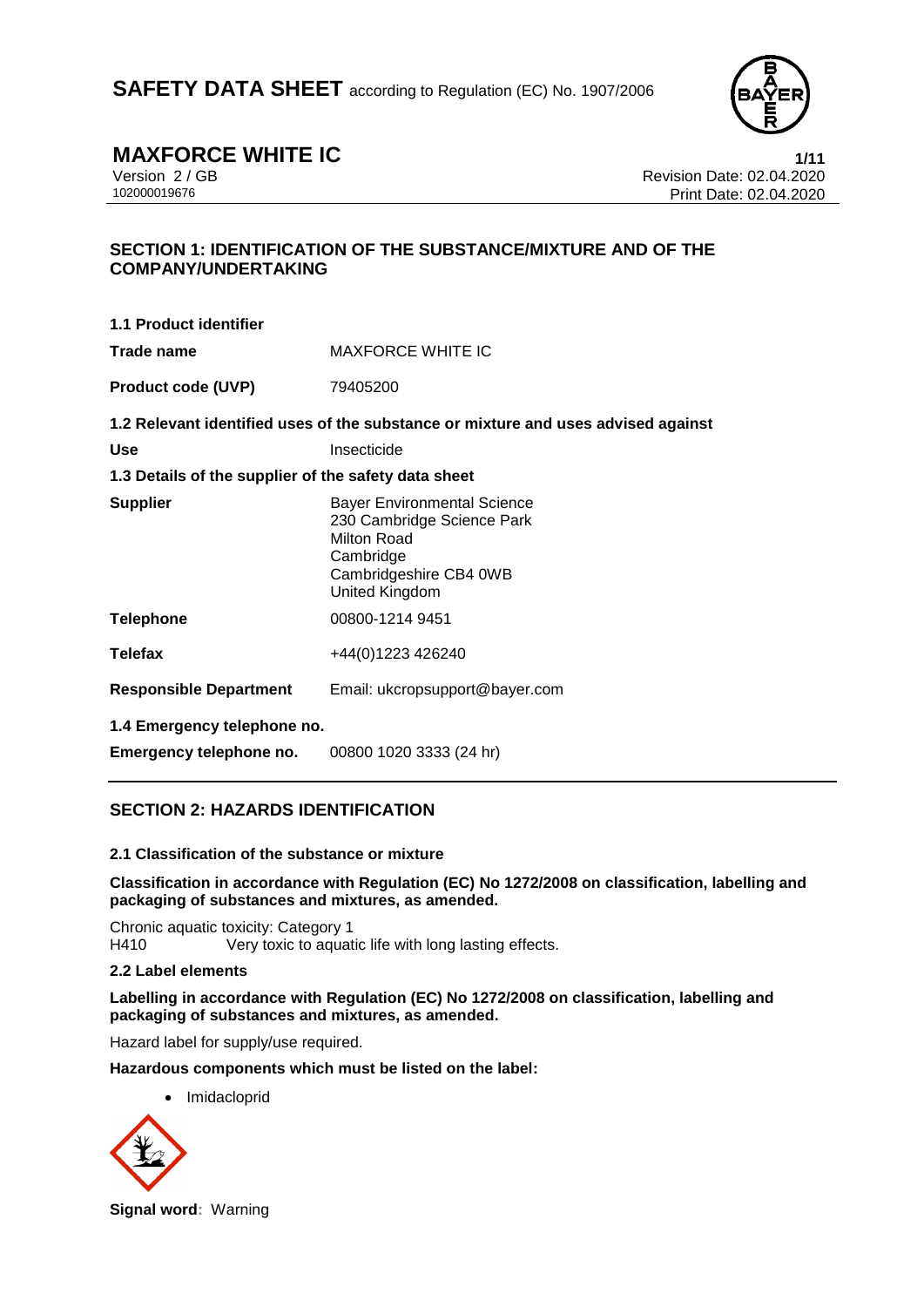

# **MAXFORCE WHITE IC**<br>
Version 2/GB<br>
Revision Date: 02.04.2020

Version 2 / GB Revision Date: 02.04.2020 Print Date: 02.04.2020

#### **Hazard statements**

H410 Very toxic to aquatic life with long lasting effects.<br>EUH208 Contains 1.2-benzisothiazolin-3-one. May produc Contains 1,2-benzisothiazolin-3-one. May produce an allergic reaction. EUH401 To avoid risks to human health and the environment, comply with the instructions for use.

#### **Precautionary statements**

P501 Dispose of contents/container to a licensed hazardous-waste disposal contractor or collection site except for empty clean containers which can be disposed of as nonhazardous waste.

#### **2.3 Other hazards**

No other hazards known.

### **SECTION 3: COMPOSITION/INFORMATION ON INGREDIENTS**

#### **3.2 Mixtures**

#### **Chemical nature**

Bait (ready for use) (RB) Imidacloprid 2,15%

#### **Hazardous components**

Hazard statements according to Regulation (EC) No. 1272/2008

| <b>Name</b>                      | CAS-No./<br>$EC-No. /$<br><b>REACH Reg. No.</b>     | <b>Classification</b><br><b>REGULATION (EC) No</b><br>1272/2008                                              | <b>Conc.</b> [%]      |
|----------------------------------|-----------------------------------------------------|--------------------------------------------------------------------------------------------------------------|-----------------------|
| Imidacloprid                     | 138261-41-3<br>428-040-8                            | Aquatic Chronic 1, H410<br>Acute Tox. 4, H302<br>Aquatic Acute 1, H400                                       | 2.15                  |
| 1,2-Benzisothiazol-3(2H)-<br>one | 2634-33-5<br>220-120-9<br>01-2120761540-60-0003     | Skin Irrit. 2, H315<br>Eye Dam. 1, H318<br>Skin Sens. 1, H317<br>Acute Tox. 4, H302<br>Aquatic Acute 1, H400 | $> 0.005 - c$<br>0.05 |
| Glycerine                        | $56 - 81 - 5$<br>200-289-5<br>01-2119471987-18-XXXX | Not classified                                                                                               | > 1.0                 |

#### **Further information**

| Imidacloprid | 138261-41-3 | $M-Factor: 10$ (acute), 1,000 (chronic) |  |  |  |
|--------------|-------------|-----------------------------------------|--|--|--|
|--------------|-------------|-----------------------------------------|--|--|--|

For the full text of the H-Statements mentioned in this Section, see Section 16.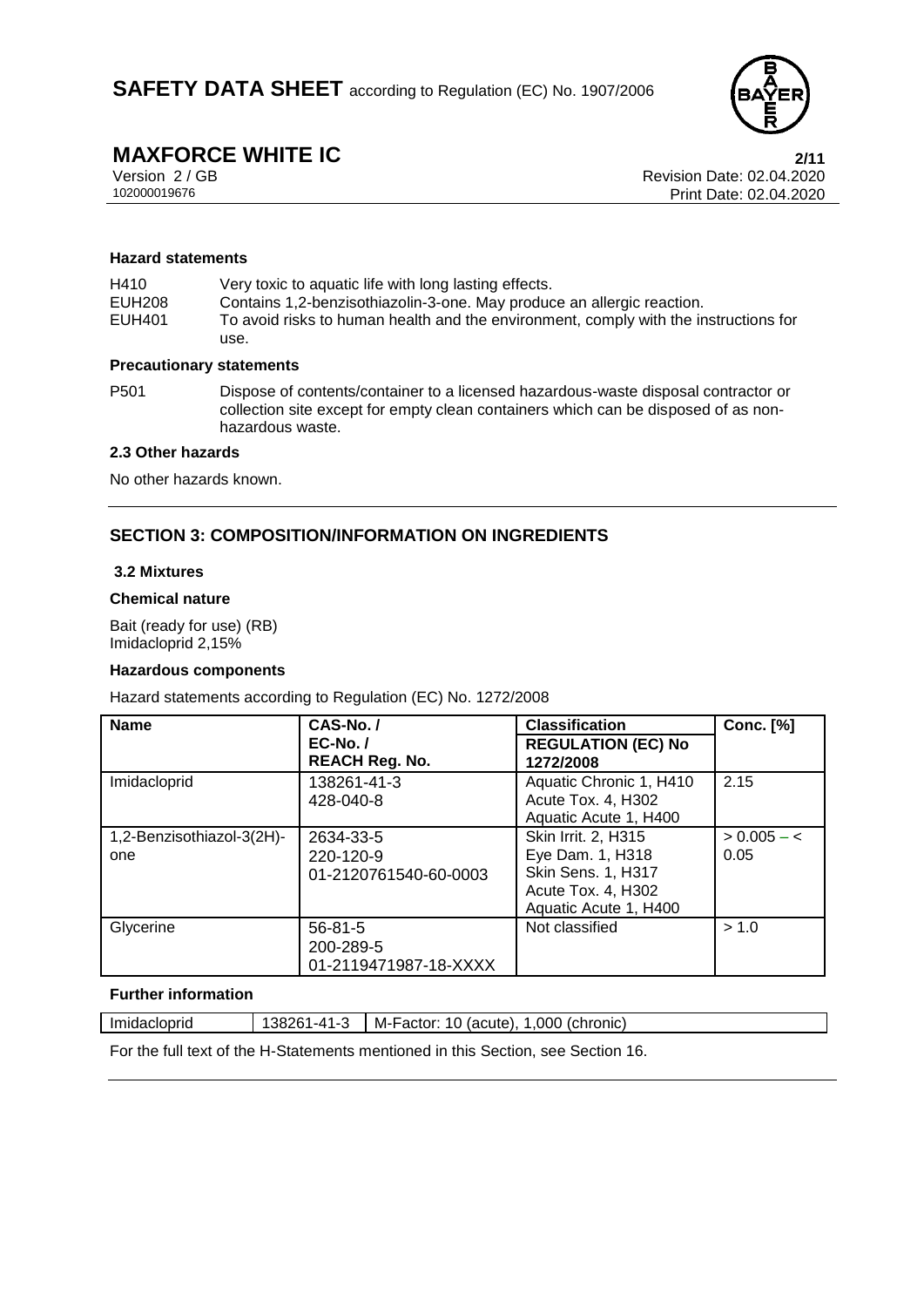

**MAXFORCE WHITE IC** 3/11<br>Version 2/GB 88 and 2020 Version 2 / GB Revision Date: 02.04.2020 Print Date: 02.04.2020

# **SECTION 4: FIRST AID MEASURES**

| 4.1 Description of first aid measures                                          |                                                                                                                                                                                                                                                                                                                                  |  |
|--------------------------------------------------------------------------------|----------------------------------------------------------------------------------------------------------------------------------------------------------------------------------------------------------------------------------------------------------------------------------------------------------------------------------|--|
| <b>General advice</b>                                                          | Move out of dangerous area. Place and transport victim in stable<br>position (lying sideways). Remove contaminated clothing immediately<br>and dispose of safely.                                                                                                                                                                |  |
| <b>Skin contact</b>                                                            | Wash off thoroughly with plenty of soap and water, if available with<br>polyethyleneglycol 400, subsequently rinse with water. If symptoms<br>persist, call a physician.                                                                                                                                                         |  |
| Eye contact                                                                    | Rinse immediately with plenty of water, also under the eyelids, for at<br>least 15 minutes. Remove contact lenses, if present, after the first 5<br>minutes, then continue rinsing eye. Get medical attention if irritation<br>develops and persists.                                                                            |  |
| Ingestion                                                                      | Rinse mouth. Do NOT induce vomiting. Call a physician or poison<br>control center immediately.                                                                                                                                                                                                                                   |  |
| 4.2 Most important symptoms and effects, both acute and delayed                |                                                                                                                                                                                                                                                                                                                                  |  |
| <b>Symptoms</b>                                                                | If large amounts are ingested, the following symptoms may occur:                                                                                                                                                                                                                                                                 |  |
|                                                                                | Nausea, Abdominal pain, Dizziness                                                                                                                                                                                                                                                                                                |  |
|                                                                                | Symptoms and hazards refer to effects observed after intake of<br>significant amounts of the active ingredient(s).                                                                                                                                                                                                               |  |
| 4.3 Indication of any immediate medical attention and special treatment needed |                                                                                                                                                                                                                                                                                                                                  |  |
| <b>Treatment</b>                                                               | Treat symptomatically. Monitor: respiratory and cardiac functions. In<br>case of ingestion gastric lavage should be considered in cases of<br>significant ingestions only within the first 2 hours. However, the<br>application of activated charcoal and sodium sulphate is always<br>advisable. There is no specific antidote. |  |

# **SECTION 5: FIREFIGHTING MEASURES**

| 5.1 Extinguishing media                                         |                                                                                                                               |
|-----------------------------------------------------------------|-------------------------------------------------------------------------------------------------------------------------------|
| <b>Suitable</b>                                                 | Water spray, Carbon dioxide (CO2), Foam, Sand                                                                                 |
| Unsuitable                                                      | None known.                                                                                                                   |
| 5.2 Special hazards arising<br>from the substance or<br>mixture | Dangerous gases are evolved in the event of a fire.                                                                           |
| 5.3 Advice for firefighters                                     |                                                                                                                               |
| <b>Special protective</b><br>equipment for firefighters         | In the event of fire and/or explosion do not breathe fumes. In the event<br>of fire, wear self-contained breathing apparatus. |
| <b>Further information</b>                                      | Contain the spread of the fire-fighting media. Do not allow run-off from<br>fire fighting to enter drains or water courses.   |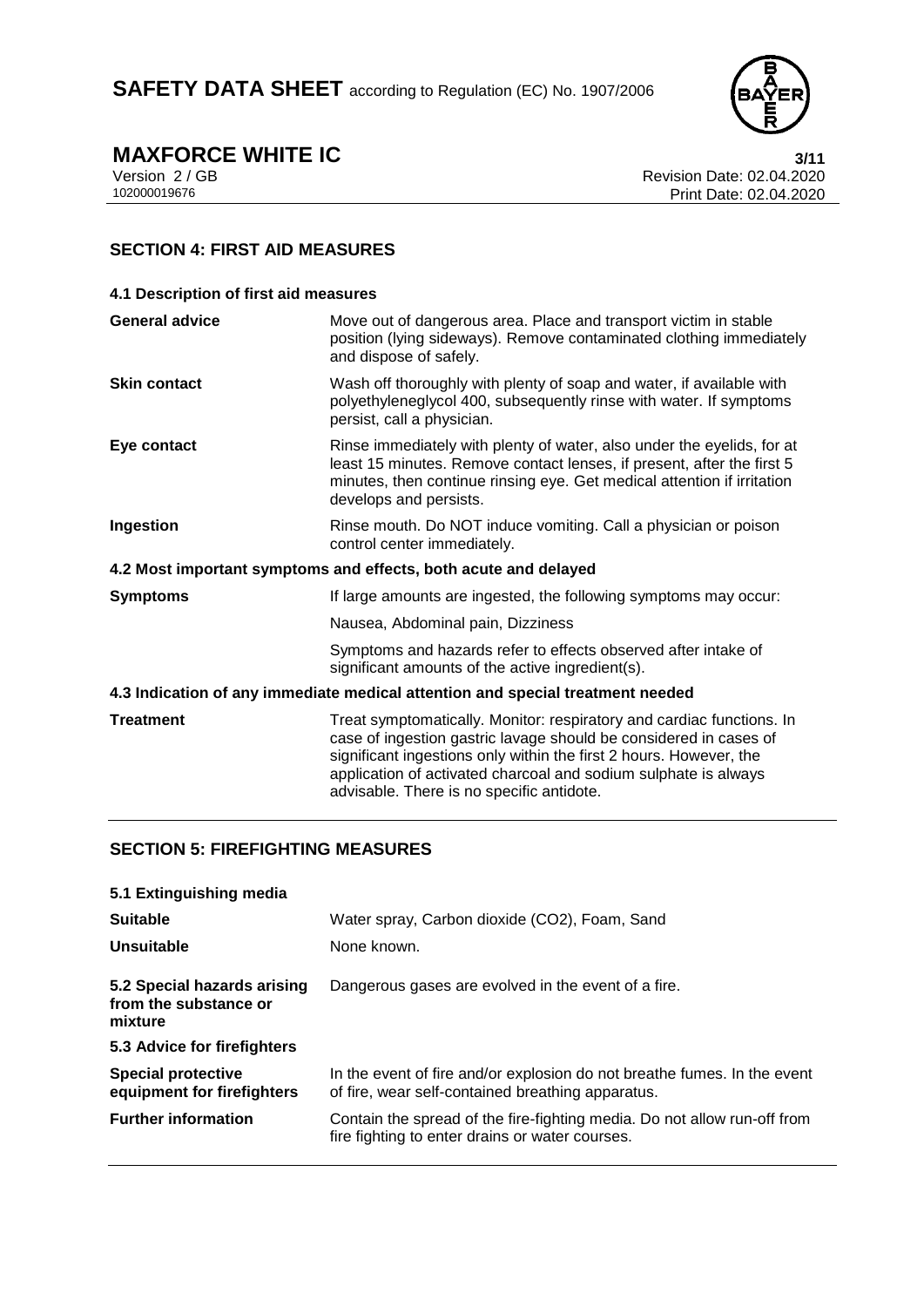

# **MAXFORCE WHITE IC**<br>Version 2/GB **1/11**<br>Revision Date: 02.04.2020

Version 2 / GB Revision Date: 02.04.2020 Print Date: 02.04.2020

# **SECTION 6: ACCIDENTAL RELEASE MEASURES**

|                                                           | 6.1 Personal precautions, protective equipment and emergency procedures                                                                                                                                                                                                                                                                                                                                                                                  |
|-----------------------------------------------------------|----------------------------------------------------------------------------------------------------------------------------------------------------------------------------------------------------------------------------------------------------------------------------------------------------------------------------------------------------------------------------------------------------------------------------------------------------------|
| <b>Precautions</b>                                        | Avoid contact with spilled product or contaminated surfaces. Use<br>personal protective equipment.                                                                                                                                                                                                                                                                                                                                                       |
| <b>6.2 Environmental</b><br>precautions                   | Do not allow to get into surface water, drains and ground water.                                                                                                                                                                                                                                                                                                                                                                                         |
| 6.3 Methods and materials for containment and cleaning up |                                                                                                                                                                                                                                                                                                                                                                                                                                                          |
| <b>Methods for cleaning up</b>                            | The nature of this product, when contained in commercial packs,<br>makes spillage unlikely. However, if significant amounts are spilled<br>nevertheless, the following advice is applicable. Soak up with inert<br>absorbent material (e.g. sand, silica gel, acid binder, universal binder,<br>sawdust). Clean contaminated floors and objects thoroughly,<br>observing environmental regulations. Keep in suitable, closed<br>containers for disposal. |
| 6.4 Reference to other<br>sections                        | Information regarding safe handling, see section 7.<br>Information regarding personal protective equipment, see section 8.<br>Information regarding waste disposal, see section 13.                                                                                                                                                                                                                                                                      |

# **SECTION 7: HANDLING AND STORAGE**

#### **7.1 Precautions for safe handling**

| Advice on safe handling                                 | No specific precautions required when handling unopened<br>packs/containers; follow relevant manual handling advice.                                                                                                                                                                                 |
|---------------------------------------------------------|------------------------------------------------------------------------------------------------------------------------------------------------------------------------------------------------------------------------------------------------------------------------------------------------------|
| <b>Hygiene measures</b>                                 | Avoid contact with skin, eyes and clothing. Keep working clothes<br>separately. Wash hands before breaks and immediately after handling<br>the product. Remove soiled clothing immediately and clean thoroughly<br>before using again. Garments that cannot be cleaned must be<br>destroyed (burnt). |
|                                                         | 7.2 Conditions for safe storage, including any incompatibilities                                                                                                                                                                                                                                     |
| <b>Requirements for storage</b><br>areas and containers | Store in original container. Keep containers tightly closed in a dry, cool<br>and well-ventilated place. Store in a place accessible by authorized<br>persons only. Keep away from direct sunlight. Protect from frost.                                                                              |
| Advice on common storage                                | Keep away from food, drink and animal feedingstuffs.                                                                                                                                                                                                                                                 |
| 7.3 Specific end use(s)                                 | Refer to the label and/or leaflet.                                                                                                                                                                                                                                                                   |

### **SECTION 8: EXPOSURE CONTROLS/PERSONAL PROTECTION**

#### **8.1 Control parameters**

| <b>Components</b> | <b>CAS-No.</b> | <b>Control parameters</b>     | <b>Update</b> | <b>Basis</b> |
|-------------------|----------------|-------------------------------|---------------|--------------|
| Imidacloprid      | 138261-41-3    | $0.7 \text{ mg/m}$ 3<br>'TWA) |               | OES BCS*     |
| Glycerine         | $56 - 81 - 5$  | $10 \text{ mg/m}$             | 12 2011       | EH40 WEL     |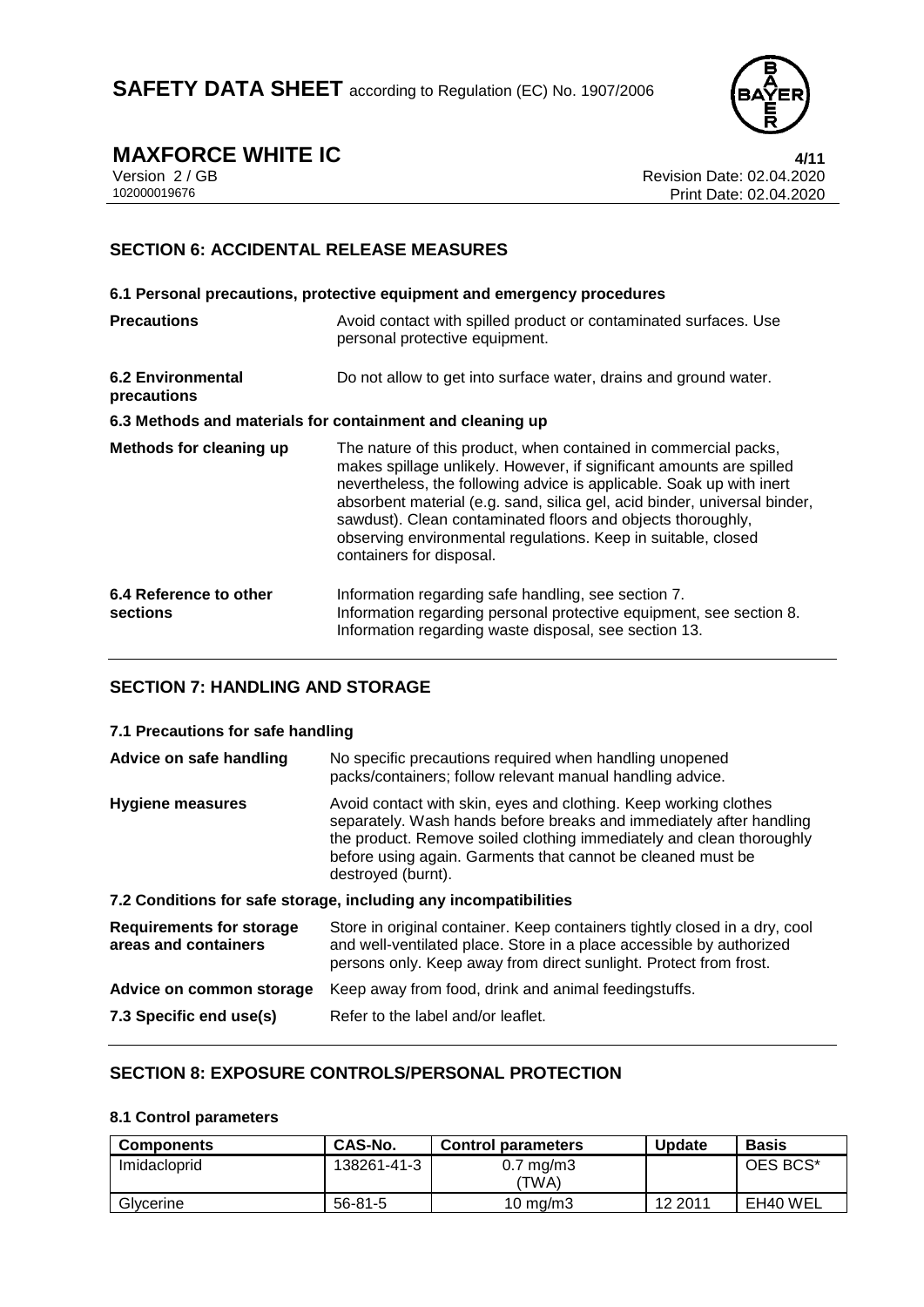

# **MAXFORCE WHITE IC**<br>Version 2 / GB **6/11**<br>Revision Date: 02.04.2020

|       | TWA |  |
|-------|-----|--|
| (Mist |     |  |

\*OES BCS: Internal Bayer AG, Crop Science Division "Occupational Exposure Standard"

#### **8.2 Exposure controls**

**Refer to COSHH assessment (Control of Substances Hazardous to Health (Amendment) Regulations 2004). Engineering controls should be used in preference to personal protective equipment wherever practicable. Refer also to COSHH Essentials.**

#### **Personal protective equipment**

In normal use and handling conditions please refer to the label and/or leaflet. In all other cases the following recommendations would apply.

| <b>Respiratory protection</b> | Respiratory protection is not required under anticipated<br>circumstances of exposure.<br>instructions regarding wearing and maintenance.                                                                                                                                                                                                                                                                                                                                                                                              | Respiratory protection should only be used to control residual risk of<br>short duration activities, when all reasonably practicable steps have<br>been taken to reduce exposure at source e.g. containment and/or<br>local extract ventilation. Always follow respirator manufacturer's                                                                                                                                                                                                                                                                                           |
|-------------------------------|----------------------------------------------------------------------------------------------------------------------------------------------------------------------------------------------------------------------------------------------------------------------------------------------------------------------------------------------------------------------------------------------------------------------------------------------------------------------------------------------------------------------------------------|------------------------------------------------------------------------------------------------------------------------------------------------------------------------------------------------------------------------------------------------------------------------------------------------------------------------------------------------------------------------------------------------------------------------------------------------------------------------------------------------------------------------------------------------------------------------------------|
| <b>Hand protection</b>        | contact time.<br>drinking, smoking or using the toilet.<br>Material<br>Break through time<br>Glove thickness<br><b>Directive</b>                                                                                                                                                                                                                                                                                                                                                                                                       | Please observe the instructions regarding permeability and<br>breakthrough time which are provided by the supplier of the gloves.<br>Also take into consideration the specific local conditions under which<br>the product is used, such as the danger of cuts, abrasion, and the<br>Wash gloves when contaminated. Dispose of when contaminated<br>inside, when perforated or when contamination on the outside cannot<br>be removed. Wash hands frequently and always before eating,<br>Nitrile rubber<br>> 480 min<br>$> 0.4$ mm<br>Protective gloves complying with EN<br>374. |
| Eye protection                |                                                                                                                                                                                                                                                                                                                                                                                                                                                                                                                                        | Wear goggles (conforming to EN166, Field of Use $=$ 5 or equivalent).                                                                                                                                                                                                                                                                                                                                                                                                                                                                                                              |
| Skin and body protection      | Wear standard coveralls and Category 3 Type 6 suit.<br>If there is a risk of significant exposure, consider a higher protective<br>type suit.<br>Wear two layers of clothing wherever possible. Polyester/cotton or<br>cotton overalls should be worn under chemical protection suit and<br>should be professionally laundered frequently.<br>If chemical protection suit is splashed, sprayed or significantly<br>contaminated, decontaminate as far as possible, then carefully<br>remove and dispose of as advised by manufacturer. |                                                                                                                                                                                                                                                                                                                                                                                                                                                                                                                                                                                    |

### **SECTION 9: PHYSICAL AND CHEMICAL PROPERTIES**

**9.1 Information on basic physical and chemical properties**

| Form | gel |
|------|-----|
|      |     |

**Colour** white to beige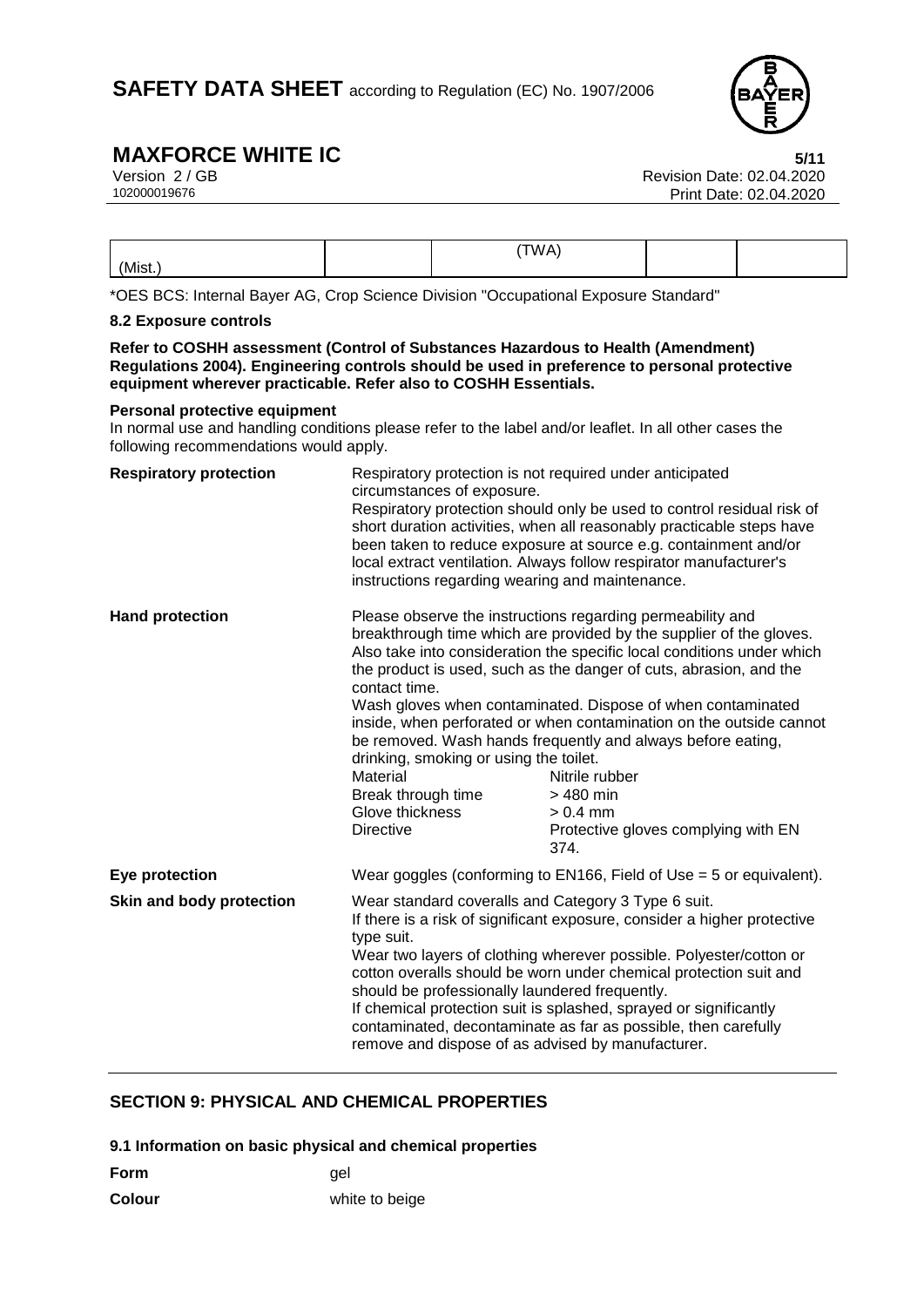# SAFETY DATA SHEET according to Regulation (EC) No. 1907/2006



**MAXFORCE WHITE IC**<br>Version 2/GB<br>Revision Date: 02.04.2020 Version 2 / GB Revision Date: 02.04.2020 Print Date: 02.04.2020

| Odour                                                    | weak, characteristic                                         |
|----------------------------------------------------------|--------------------------------------------------------------|
| <b>Odour Threshold</b>                                   | No data available                                            |
| рH                                                       | 4.4 - 5.0 (1 %) (23 °C) (CIPAC D water (342ppm))             |
| <b>Melting point/range</b>                               | No data available                                            |
| <b>Boiling Point</b>                                     | No data available                                            |
| <b>Flash point</b>                                       | No data available                                            |
| <b>Flammability</b>                                      | No data available                                            |
| <b>Auto-ignition temperature</b>                         | No data available                                            |
| Ignition temperature                                     | $>$ 381 °C                                                   |
| Self-accelarating<br>decomposition temperature<br>(SADT) | No data available                                            |
| <b>Upper explosion limit</b>                             | No data available                                            |
| <b>Lower explosion limit</b>                             | No data available                                            |
| Vapour pressure                                          | No data available                                            |
| <b>Evaporation rate</b>                                  | No data available                                            |
| <b>Relative vapour density</b>                           | No data available                                            |
| <b>Relative density</b>                                  | No data available                                            |
| <b>Density</b>                                           | ca. 1.21 g/cm <sup>3</sup> (20 °C)                           |
| <b>Water solubility</b>                                  | dispersible                                                  |
| <b>Partition coefficient: n-</b><br>octanol/water        | Imidacloprid: log Pow: 0.57                                  |
| <b>Viscosity, kinematic</b>                              | No data available                                            |
| <b>Impact sensitivity</b>                                | Not impact sensitive.                                        |
| <b>Oxidizing properties</b>                              | No data available                                            |
| <b>Explosivity</b>                                       | Not explosive<br>92/69/EEC, A.14 / OECD 113                  |
| 9.2 Other information                                    | Further safety related physical-chemical data are not known. |

### **SECTION 10: STABILITY AND REACTIVITY**

| 10.1 Reactivity                            |                                                                                         |
|--------------------------------------------|-----------------------------------------------------------------------------------------|
| <b>Thermal decomposition</b>               | Stable under normal conditions.                                                         |
| <b>10.2 Chemical stability</b>             | Stable under recommended storage conditions.                                            |
| 10.3 Possibility of<br>hazardous reactions | No hazardous reactions when stored and handled according to<br>prescribed instructions. |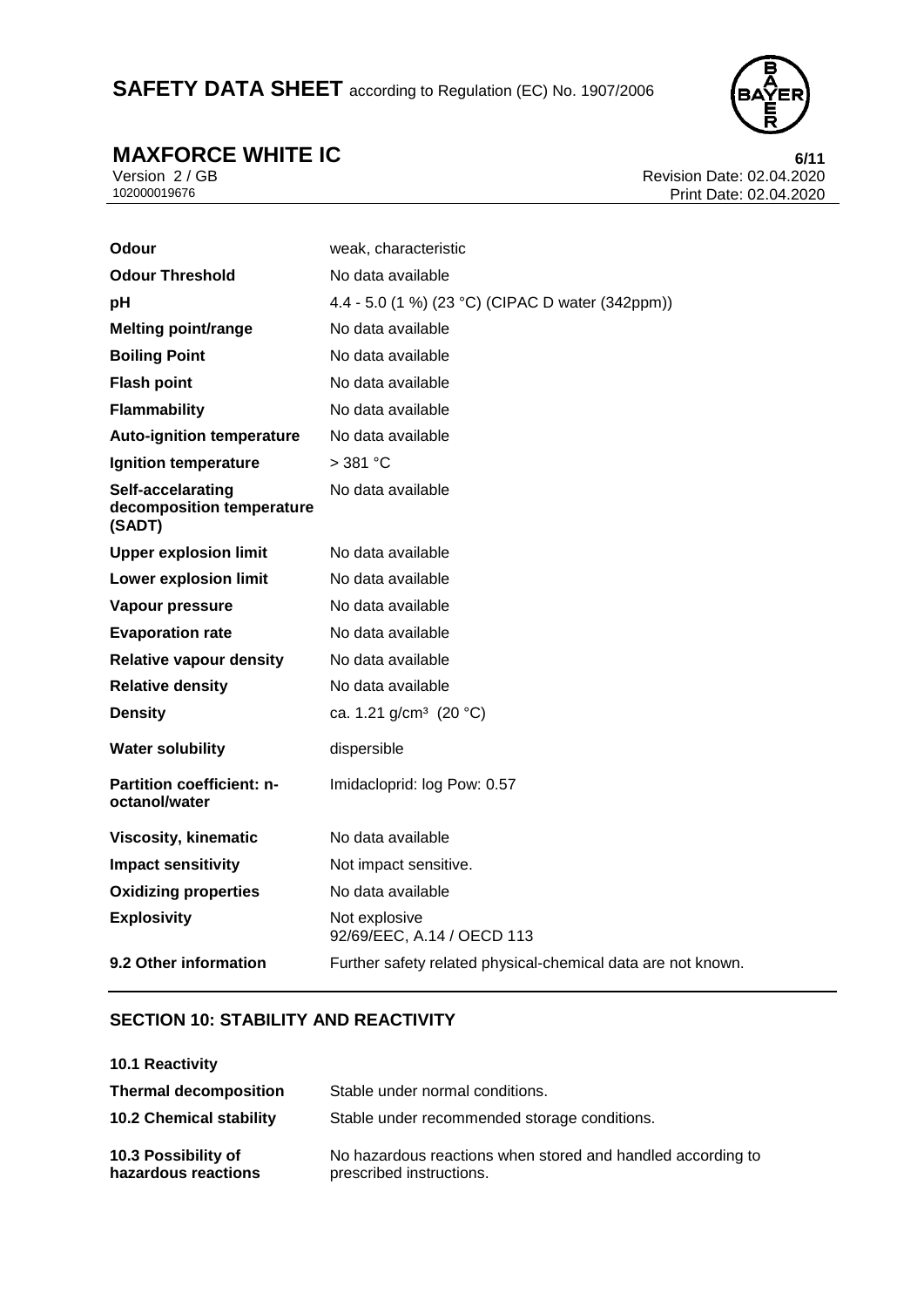

# **MAXFORCE WHITE IC**<br>
Version 2/GB<br>
Revision Date: 02.04.2020

Version 2 / GB Revision Date: 02.04.2020 Print Date: 02.04.2020

| <b>10.4 Conditions to avoid</b>                 | Extremes of temperature and direct sunlight.                             |
|-------------------------------------------------|--------------------------------------------------------------------------|
|                                                 | <b>10.5 Incompatible materials</b> Store only in the original container. |
| <b>10.6 Hazardous</b><br>decomposition products | No decomposition products expected under normal conditions of use.       |

# **SECTION 11: TOXICOLOGICAL INFORMATION**

#### **11.1 Information on toxicological effects**

| <b>Acute oral toxicity</b>                  | LD50 (Rat) $> 5,000$ mg/kg<br>Test conducted with a similar formulation.                                                   |
|---------------------------------------------|----------------------------------------------------------------------------------------------------------------------------|
| <b>Acute inhalation toxicity</b>            |                                                                                                                            |
|                                             | During intended and foreseen applications, no respirable aerosol is<br>formed.                                             |
| Acute dermal toxicity                       | $LD50$ (Rat) $> 5,000$ mg/kg<br>Test conducted with a similar formulation.                                                 |
| <b>Skin corrosion/irritation</b>            | No skin irritation (Rabbit)<br>Test conducted with a similar formulation.                                                  |
| Serious eye damage/eye<br>irritation        | No eye irritation (Rabbit)<br>Test conducted with a similar formulation.                                                   |
| <b>Respiratory or skin</b><br>sensitisation | Skin: Non-sensitizing. (Guinea pig)<br>OECD Test Guideline 406, Buehler test<br>Test conducted with a similar formulation. |

#### **Assessment STOT Specific target organ toxicity – repeated exposure**

Imidacloprid did not cause specific target organ toxicity in experimental animal studies.

#### **Assessment mutagenicity**

Imidacloprid was not mutagenic or genotoxic based on the overall weight of evidence in a battery of in vitro and in vivo tests.

#### **Assessment carcinogenicity**

Imidacloprid was not carcinogenic in lifetime feeding studies in rats and mice.

#### **Assessment toxicity to reproduction**

Imidacloprid caused reproduction toxicity in a two-generation study in rats only at dose levels also toxic to the parent animals. The reproduction toxicity seen with Imidacloprid is related to parental toxicity.

#### **Assessment developmental toxicity**

Imidacloprid caused developmental toxicity only at dose levels toxic to the dams. The developmental effects seen with Imidacloprid are related to maternal toxicity.

#### **Aspiration hazard**

Based on available data, the classification criteria are not met.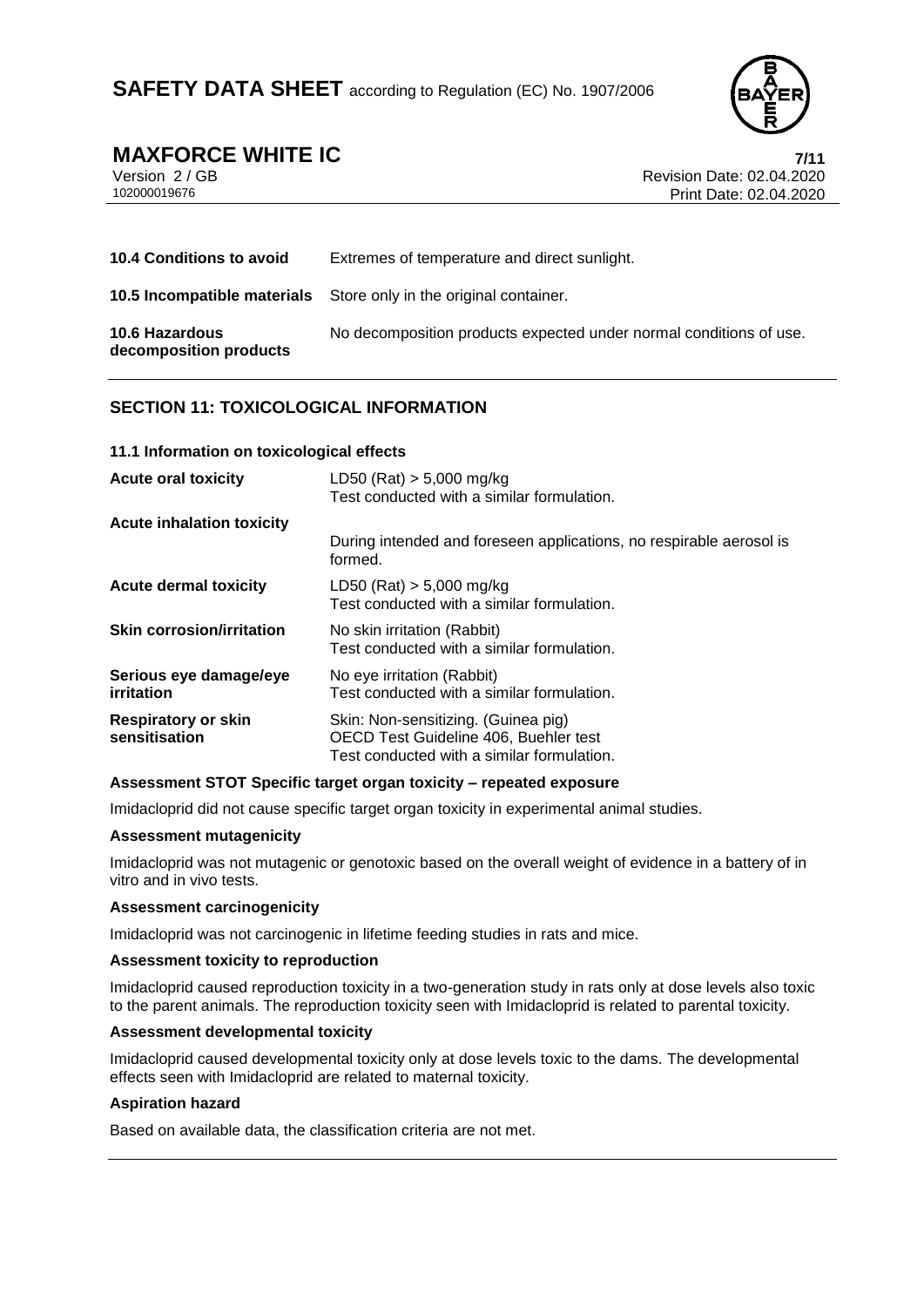

**MAXFORCE WHITE IC**<br>Version 2/GB<br>Revision Date: 02.04.2020 Version 2 / GB Revision Date: 02.04.2020 Print Date: 02.04.2020

# **SECTION 12: ECOLOGICAL INFORMATION**

| 12.1 Toxicity                                       |                                                                                                                                                                                                                                                                                                  |
|-----------------------------------------------------|--------------------------------------------------------------------------------------------------------------------------------------------------------------------------------------------------------------------------------------------------------------------------------------------------|
| <b>Toxicity to fish</b>                             | LC50 (Oncorhynchus mykiss (rainbow trout)) 211 mg/l<br>Exposure time: 96 h<br>The value mentioned relates to the active ingredient imidacloprid.                                                                                                                                                 |
| <b>Toxicity to aquatic</b><br>invertebrates         | EC50 (Daphnia magna (Water flea)) 85 mg/l<br>Exposure time: 48 h<br>The value mentioned relates to the active ingredient imidacloprid.<br>EC50 (Chironomus riparius (non-biting midge)) 0.0552 mg/l<br>Exposure time: 24 h<br>The value mentioned relates to the active ingredient imidacloprid. |
| <b>Chronic toxicity to aquatic</b><br>invertebrates | EC10 (Chironomus riparius (non-biting midge)): 0,87 µg/l<br>Exposure time: 28 d<br>The value mentioned relates to the active ingredient imidacloprid.<br>EC10 (Caenis horaria (Mayfly)): 0,024 µg/l<br>Exposure time: 28 d<br>The value mentioned relates to the active ingredient imidacloprid. |
| <b>Toxicity to aquatic plants</b>                   | IC50 (Desmodesmus subspicatus (green algae)) > 10 mg/l<br>Growth rate; Exposure time: 72 h<br>The value mentioned relates to the active ingredient imidacloprid.                                                                                                                                 |
| 12.2 Persistence and degradability                  |                                                                                                                                                                                                                                                                                                  |
| <b>Biodegradability</b>                             | Imidacloprid:<br>Not rapidly biodegradable                                                                                                                                                                                                                                                       |
| Koc                                                 | Imidacloprid: Koc: 225                                                                                                                                                                                                                                                                           |
| 12.3 Bioaccumulative potential                      |                                                                                                                                                                                                                                                                                                  |
| <b>Bioaccumulation</b>                              | Imidacloprid:<br>Does not bioaccumulate.                                                                                                                                                                                                                                                         |
| 12.4 Mobility in soil                               |                                                                                                                                                                                                                                                                                                  |
| <b>Mobility in soil</b>                             | Imidacloprid: Moderately mobile in soils                                                                                                                                                                                                                                                         |
| 12.5 Results of PBT and vPvB assessment             |                                                                                                                                                                                                                                                                                                  |
| <b>PBT and vPvB assessment</b>                      | Imidacloprid: This substance is not considered to be persistent,<br>bioaccumulative and toxic (PBT). This substance is not considered to be<br>very persistent and very bioaccumulative (vPvB).                                                                                                  |
| 12.6 Other adverse effects                          |                                                                                                                                                                                                                                                                                                  |
| <b>Additional ecological</b><br>information         | No other effects to be mentioned.                                                                                                                                                                                                                                                                |

# **SECTION 13: DISPOSAL CONSIDERATIONS**

#### **13.1 Waste treatment methods**

| <b>Contaminated packaging</b> | Not completely emptied packagings should be disposed of as |
|-------------------------------|------------------------------------------------------------|
|                               | hazardous waste.                                           |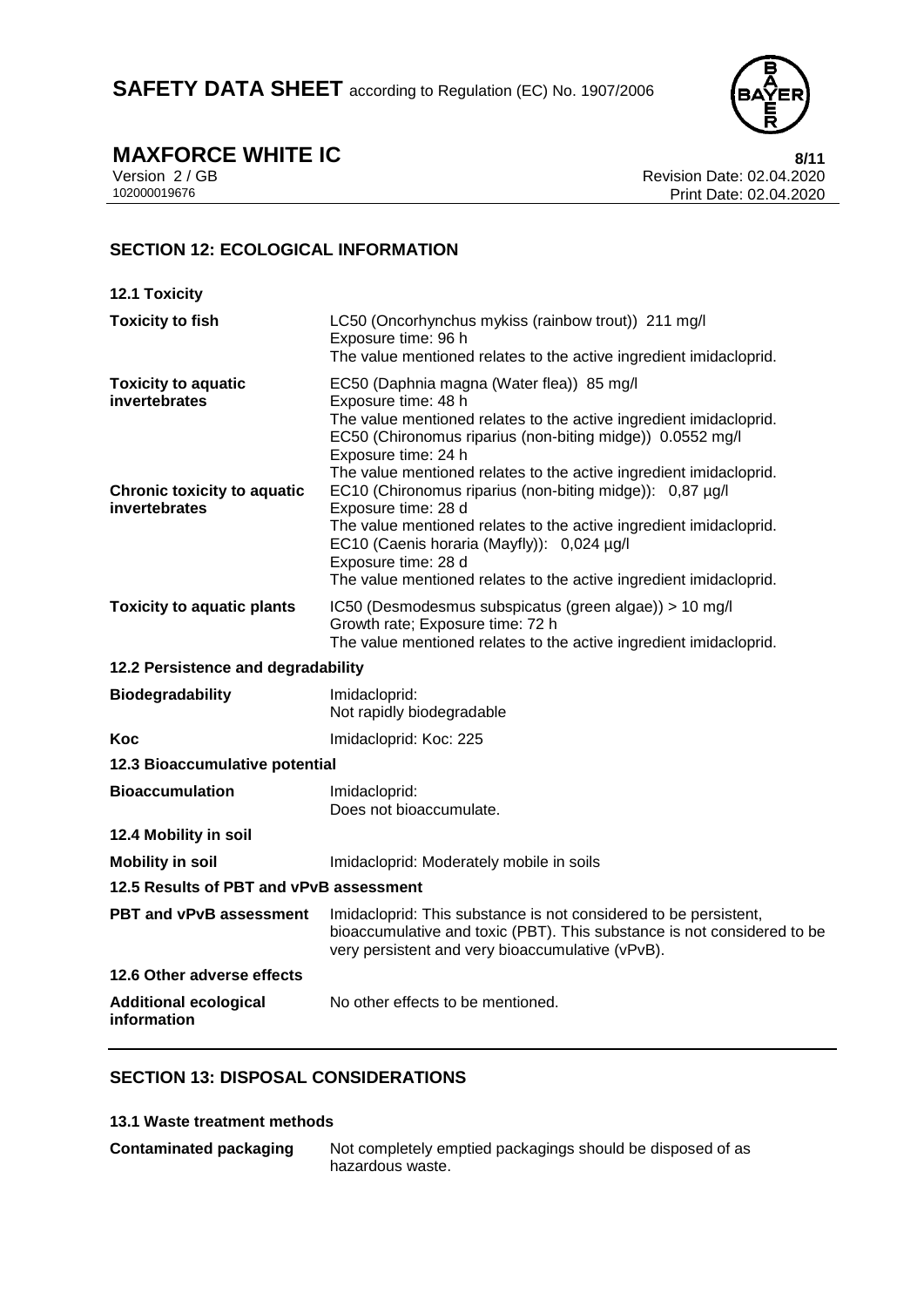

**MAXFORCE WHITE IC**<br>
Version 2 / GB<br>
Revision Date: 02.04.2020 Version 2 / GB Revision Date: 02.04.2020 Print Date: 02.04.2020

**Waste key for the unused product 02 01 08\*** agrochemical waste containing hazardous substances

## **SECTION 14: TRANSPORT INFORMATION**

#### **ADR/RID/ADN**

| 14.1 UN number                  | 3077                                        |
|---------------------------------|---------------------------------------------|
| 14.2 Proper shipping name       | ENVIRONMENTALLY HAZARDOUS SUBSTANCE, SOLID, |
|                                 | N.O.S.                                      |
|                                 | (IMIDACLOPRID MIXTURE)                      |
| 14.3 Transport hazard class(es) | 9                                           |
| 14.4 Packaging Group            | Ш                                           |
| 14.5 Environm. Hazardous Mark   | YES.                                        |
| Hazard no.                      | 90                                          |
| <b>Tunnel Code</b>              |                                             |

This classification is in principle not valid for carriage by tank vessel on inland waterways. Please refer to the manufacturer for further information.

#### **IMDG**

| 3077<br>ENVIRONMENTALLY HAZARDOUS SUBSTANCE, SOLID,<br>N.O.S.<br>(IMIDACLOPRID MIXTURE)<br>9<br>Ш<br><b>YES</b> |
|-----------------------------------------------------------------------------------------------------------------|
|                                                                                                                 |
| 3077                                                                                                            |
| ENVIRONMENTALLY HAZARDOUS SUBSTANCE, SOLID,<br>N.O.S.<br>(IMIDACLOPRID MIXTURE)                                 |
| 9                                                                                                               |
| Ш                                                                                                               |
| <b>YES</b>                                                                                                      |
|                                                                                                                 |
| 3077                                                                                                            |
| ENVIRONMENTALLY HAZARDOUS SUBSTANCE, SOLID,<br>N.O.S.                                                           |
| (IMIDACLOPRID MIXTURE)                                                                                          |
| 9<br>Ш                                                                                                          |
| <b>YES</b>                                                                                                      |
| 2Z                                                                                                              |
|                                                                                                                 |

#### **14.6 Special precautions for user**

See sections 6 to 8 of this Safety Data Sheet.

**14.7 Transport in bulk according to Annex II of MARPOL and the IBC Code** No transport in bulk according to the IBC Code.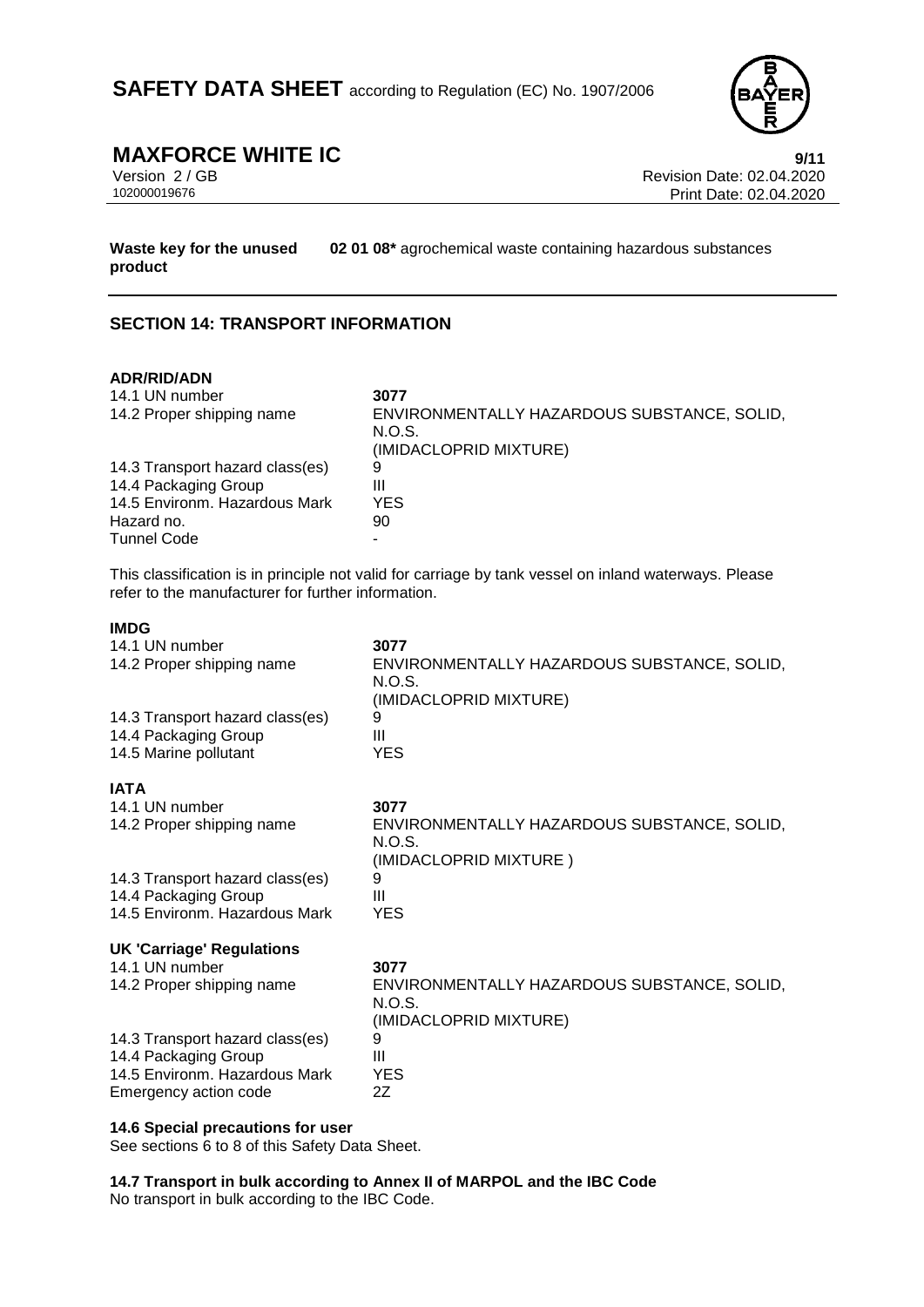

# **MAXFORCE WHITE IC** 10/11<br>
Version 2 / GB Revision Date: 02.04.2020

Version 2 / GB Revision Date: 02.04.2020 Print Date: 02.04.2020

# **SECTION 15: REGULATORY INFORMATION**

#### **15.1 Safety, health and environmental regulations/legislation specific for the substance or mixture**

#### **UK and Northern Ireland Regulatory References**

This material may be subject to some or all of the following regulations (and any subsequent amendments). Users must ensure that any uses and restrictions as indicated on the label and/or leaflet are followed.

#### **Transport**

Carriage of Dangerous Goods and Use of Transportable Pressure Equipment Regulations 2009 (SI 2009 No 1348)

Merchant Shipping (Dangerous Goods and Marine Pollutants) Regulations 1997 (SI 1997 No 2367) Air Navigation Dangerous Goods Regulations 2002 (SI 2002 No 2786)

#### **Supply and Use**

Chemical (Hazard Information and Packaging for Supply) Regulations 2009 (SI 2009 No 716) Chemical (Hazard Information and Packaging for Supply) (Northern Ireland) Regulations 2009 Control of Substances Hazardous to Health Regulations 2002 (SI 2002 No 2677) EH40 Occupational Exposure Limits - Table 1 List of approved workplace exposure limits Control of Pesticide Regulations 1986 Dangerous Substances and Explosive Atmospheres Regulations 2002

#### **Waste Treatment**

Environmental Protection Act 1990, Part II Environmental Protection (Duty of Care) Regulations 1991 The Waste Management Licensing Regulations 1994 (as amended) Hazardous Waste Regulations 2005 (Replacing Special Waste Regulations 1996 as amended) Landfill Directive Regulation on Substances That Deplete the Ozone Layer 1994 (EEC/3093/94) Water Resources Act 1991 Anti-Pollution Works Regulations 1999

### **Further information**

WHO-classification: U (Unlikely to present acute hazard in normal use)

### **15.2 Chemical safety assessment**

A chemical safety assessment is not required.

# **SECTION 16: OTHER INFORMATION**

#### **Text of the hazard statements mentioned in Section 3**

- H302 Harmful if swallowed.
- H315 Causes skin irritation.
- H317 May cause an allergic skin reaction.
- H318 Causes serious eye damage.
- H400 Very toxic to aquatic life.
- H410 Very toxic to aquatic life with long lasting effects.